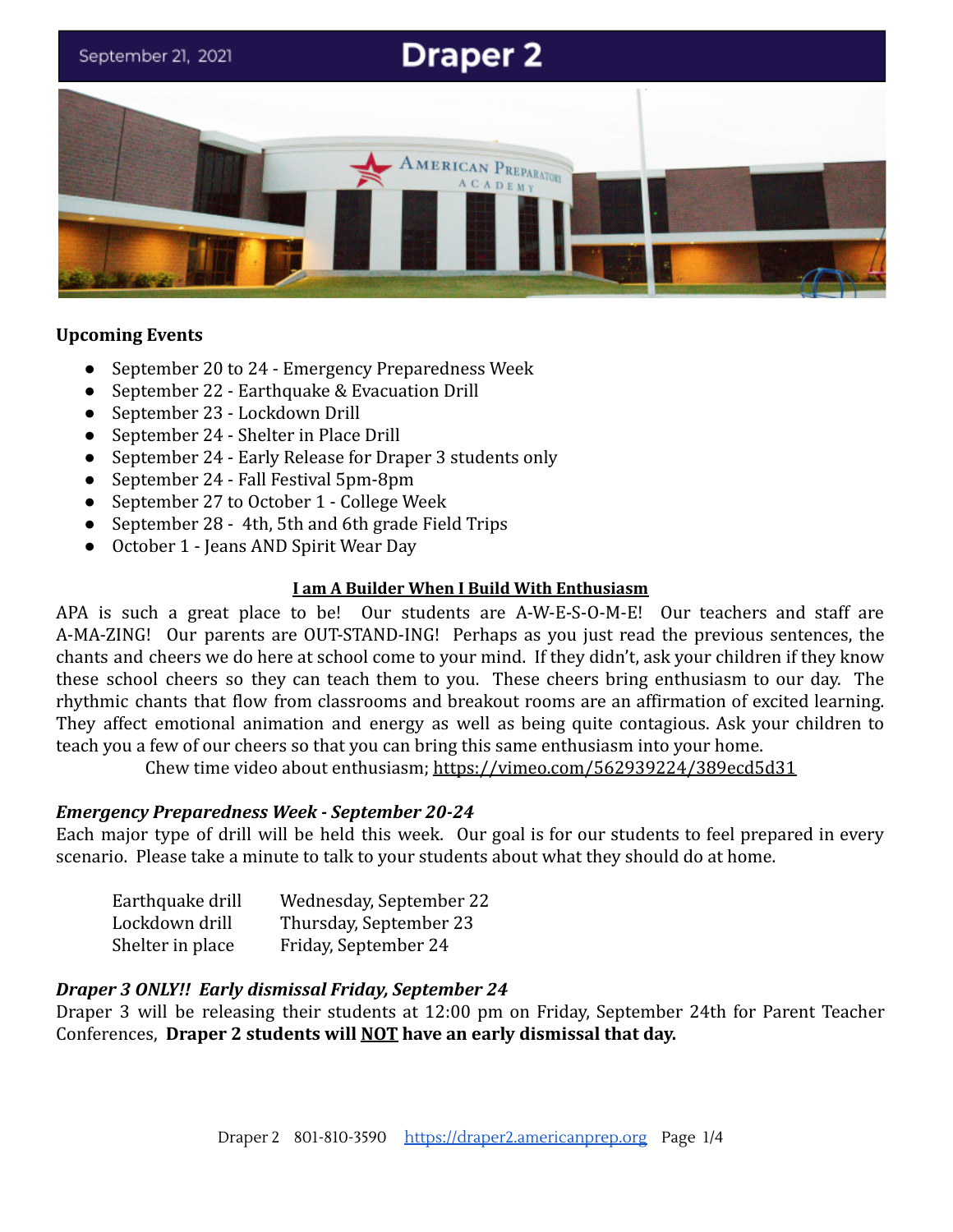# *Fall Festival-September 24 5:00-8:00 pm*

Our annual Fall Festival is THIS Friday, September 24 from 5pm to 8pm! If you haven't purchased wristbands and meal tickets yet, please go to [https://www.americanprepfoundation.org/2021fallfestival](http://track.spe.schoolmessenger.com/f/a/TnQ7HDdMM2pl0Pce8lbMnA~~/AAAAAQA~/RgRjKn0-P0R8aHR0cHM6Ly93d3cuYW1lcmljYW5wcmVwZm91bmRhdGlvbi5vcmcvMjAyMWZhbGxmZXN0aXZhbD9mYmNsaWQ9SXdBUjJTbVRsTUtSdk9jSjNqc0l5S29pbGlXT1VWSkJMcl9US3FYVjM0T2RxekFhcURDZ2ppOWVNZ1d6OFcHc2Nob29sbUIKYUi-SUlh7I8sH1IRbWdvdWRnZUBnbWFpbC5jb21YBAAAAAE~) to purchase them before prices go up on Wednesday, September 22.

We have many fun activities planned: bounce houses and slides, laser tag, video game truck, photo booth, sidewalk chalk, and carnival games. These are all included with the purchase of an all-access wristband *(\$7 in advance, \$9 at the door)*. You can also purchase wristbands for your entire immediate family for \$30 if you make your purchase by Wednesday at 8pm. Wristbands are needed for all students/children who will participate in the activities.

Tickets for the dunk tank and face painting can be purchased at the ticket booth during the event. Face painting tickets can also be purchased online until Wednesday at 8pm.

Meal tickets are being sold in advance ONLY. We will be serving burgers, pizza, and hot dogs. Each meal comes with a bag of chips and a bottle of water for just \$5. We will also have popcorn, cotton candy, snow cones, and bake sale items available for purchase at the event.

We still need volunteers at the event, as well as donations. Please go to

[https://www.signupgenius.com/go/30e0f48aaac2da7fa7-2021](http://track.spe.schoolmessenger.com/f/a/k_JPu17zmezBk7NBCsDycQ~~/AAAAAQA~/RgRjKn0-P0R8aHR0cHM6Ly93d3cuc2lnbnVwZ2VuaXVzLmNvbS9nby8zMGUwZjQ4YWFhYzJkYTdmYTctMjAyMT9mYmNsaWQ9SXdBUjA5M2xUdVo2dmduQWNWYk1KTWJJR2lsdTdRdmU4UGp1V0ZuUzZuTTJDUHJzYXdDMFZpNkRPMzl3b1cHc2Nob29sbUIKYUi-SUlh7I8sH1IRbWdvdWRnZUBnbWFpbC5jb21YBAAAAAE~) to sign up. Your volunteer time will go towards the 20 hour family commitment for the 2021-2022 school year. These events don't happen without the help of our amazing volunteers! Thank you!

Proceeds from this fundraiser will go to the individual groups/clubs/teams/organizations that are running their individual activities; as well as our Draper 1, Draper 2, and Draper 3 schools. Thank you for your support of APA and our Foundation! We hope to see you on Friday!

Click on the link below to find out about the Fall Festival this upcoming Friday, September 24th. Please come and enjoy time with your family and get to know some of your student's friends. <https://www.americanprepfoundation.org/2021fallfestival>

# *4th - 6th grade Field trips - Tuesday, September 28*

Next Tuesday, September 28th, the 4th through 6th grade students will be going on field trips. Please make note of the following items -

- Regular Monday through Thursday uniform dress
- **● No school lunches will be provided, you MUST bring a lunch from home.**
	- 4th grade is going to the \*\*\*\*\*
	- 5th grade will be riding the Heber Creeper
	- 6th grade is going to Antelope Island

Please watch for emails from your teachers about volunteering to help on the field trip.

# *Spirit Wear Friday - Friday, October 1*

Students and staff can show their American Prep spirit by wearing Spirit Wear items on top, and regular Friday dress on bottom the first Friday of every month. Items can be from previous fundraising events or can be purchased through our Spirit Store.

<https://www.americanprep.org/product-category/spirit-wear/>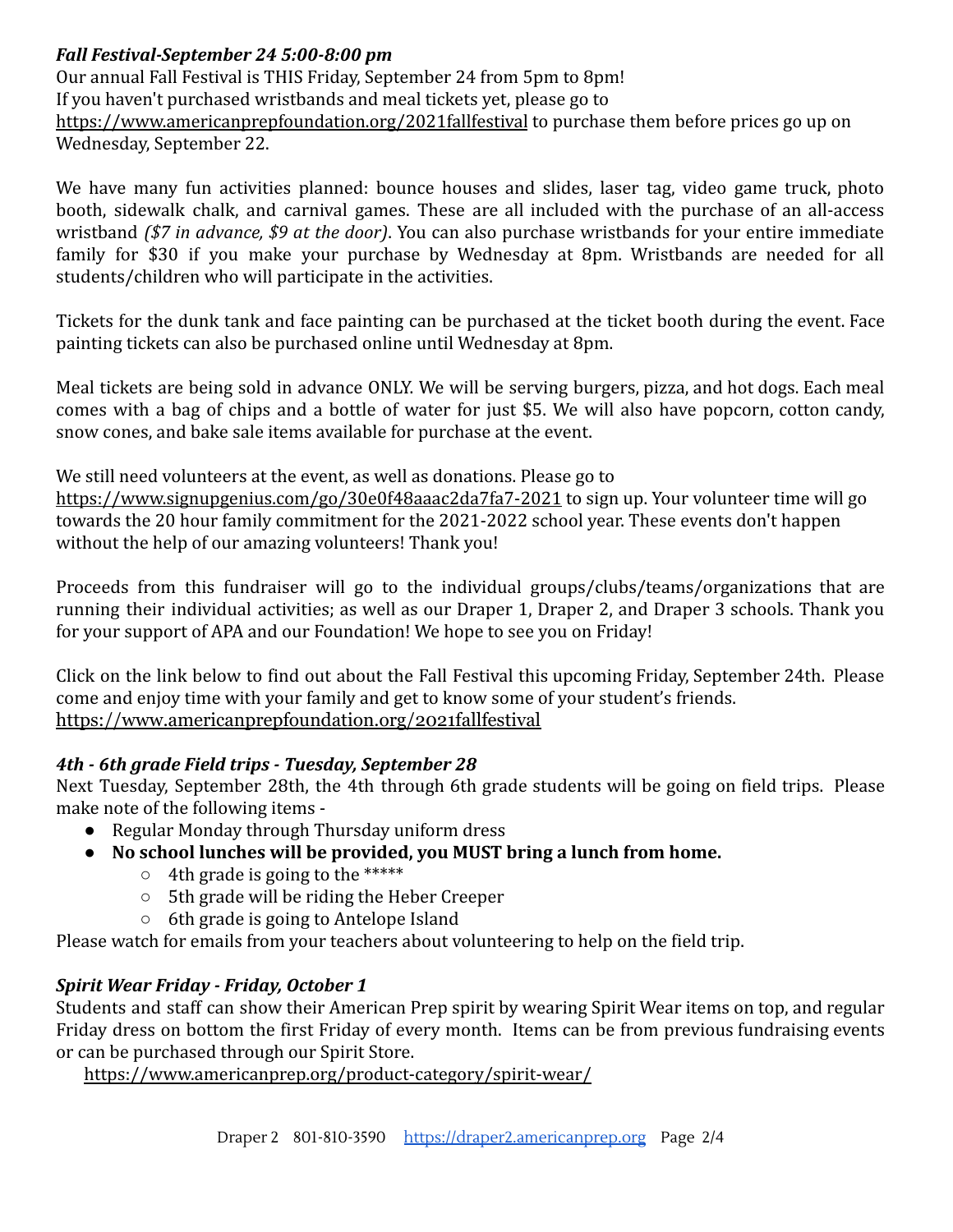## *Jeans Day - Friday, October 1*

Watch for a sticker coming home on Thursday, September 30th, so you know if your student qualifies to wear jeans! Here are the guidelines - <https://draper2.americanprep.org/jeans-day/>

## *Character Development*

Thank you to the volunteers who came in to help our 5th and 6th grade students have their Ambassador Events. We loved learning about FriendSHIP and how to Take Flight in life! We learned about introducing ourselves, making goals, how to be a good guest, how to make new friends, how to not get tricked by social media, the importance of saying thank you, and more! We love our staff and parent volunteers who make it all possible, and our students who make all the hard work so worth it. They are WONDERFUL children!

## *The Yearbook Order Site is now open!!*

Yearbooks are now on sale, get yours at the discounted presale price - **Website** - [https://www.purchaseyearbook.com](https://www.purchaseyearbook.com/) **Code** - *draper2apa2122*

- Hardcover presale price: \$22
- Softcover presale price: \$17 *Prices will increase to \$30 (HC) and \$25 (SC) on February 1st.*

# *Photo Collage*

We are putting together a collage for the yearbook. If you would like your child to be featured, please take a picture of your Draper 2 student posing with their favorite book. In order for the picture to fit what we are trying to do, the photo should be square and zoomed in on your student and their book. Please email your submissions to [mcarman@apamail.org](mailto:mcarman@apamail.org)

## *Checkout Procedures*

If you need to check your student out earlier than your normal dismissal time, but after 2:30 (M.Tu.F.) or 1:30 (W.Th.) - please contact [mcarman@apamail.org](mailto:mcarman@apamail.org) to get a "Day Pass" to enter campus.

# *Field Trip and School Supply Donations*

We encourage families to support student field trips by making a \$10 donation for each student. We also appreciate donations toward purchasing school supplies. Follow this link to contribute: <https://payments.efundsforschools.com/fundraising/districts/56586>

## *Daily Lunch Help Needed*

If you are available between 9:30 am and 12:30 pm, please go to the link below to come in and help Mrs. Kim deliver and pick up lunches.

<https://www.signupgenius.com/go/70A0C4EA5AA28A2F85-week3>

We appreciate all our volunteers that have come in. Let's continue to help Mrs. Kim out.

# *Now Hiring Instructors and Substitutes*

Do you know someone who would love to work at our school? We still need quite a few instructors, and we ALWAYS need substitutes at our campus! We would really appreciate your help spreading the word to your friends and family! We provide in-depth training, and the pay is \$12-\$14 per hour, depending on education and experience. **APA is a FUN place to work! We'd love to have you (or someone you know) on our team!**

<https://www.americanprep.org/careers/>